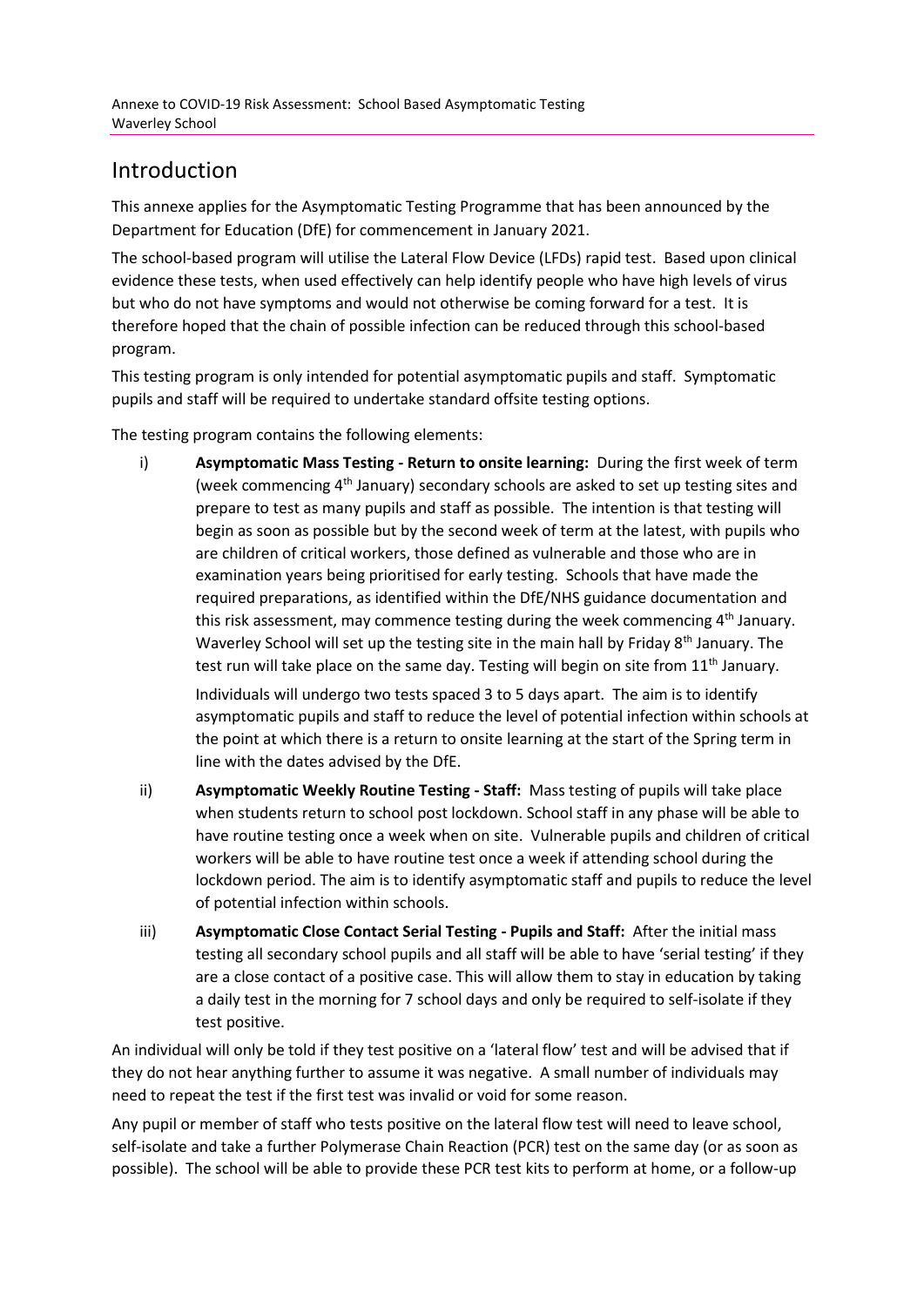test may be booked via **[www.gov.uk/get-coronavirus-test](http://www.gov.uk/get-coronavirus-test)** or by calling 119. Individuals will be advised that if ordering a PCR test themselves, to visit a drive-through test site if possible, as it is faster than requesting a home test. During the time while they wait for the PCR result, they will need to self-isolate. If the PCR test is positive, they will need to self-isolate for ten days from the point of the positive PCR test. If the PCR test is negative, they may return to onsite learning within school.

The risks and required control measures have been identified using DfE and NHS guidance. Our testing system has also been advised to our Public Liability Insurer. Schools are required to:

- i) Identify any additional school-specific controls that may be required for operation; and
- ii) Confirm all identified required control measures are in place

## **COVID-19 Risk Assessment: School Based Asymptomatic Testing**

| <b>School Name:</b>             | Waverley School                |  |  |
|---------------------------------|--------------------------------|--|--|
| Completed by (name)             | Ann Lloyd                      |  |  |
| <b>Completed by (Job Title)</b> | Head of School-Secondary Phase |  |  |
| <b>Assessment Date:</b>         | 06/01/2021                     |  |  |

| <b>Identified Risk</b>         | <b>Specific risk details</b>                                                                                                         | <b>Required Control Measures</b>                                                                                                                                                                                                                                                                                                                                                                                                                                                                                                                                                                                                                                                                                                                                                                                                                                                                                                                                                                                                                                                                                                                                                                                                                                                                                                                                                                                                                                                                                  | Complete |
|--------------------------------|--------------------------------------------------------------------------------------------------------------------------------------|-------------------------------------------------------------------------------------------------------------------------------------------------------------------------------------------------------------------------------------------------------------------------------------------------------------------------------------------------------------------------------------------------------------------------------------------------------------------------------------------------------------------------------------------------------------------------------------------------------------------------------------------------------------------------------------------------------------------------------------------------------------------------------------------------------------------------------------------------------------------------------------------------------------------------------------------------------------------------------------------------------------------------------------------------------------------------------------------------------------------------------------------------------------------------------------------------------------------------------------------------------------------------------------------------------------------------------------------------------------------------------------------------------------------------------------------------------------------------------------------------------------------|----------|
| Planning Time and<br>Resources | The school is not able to plan and<br>make the logistical arrangements<br>required to facilitate the testing in<br>the time provided | The school has been able to utilise time within the<br>first week of term (week commencing 4 <sup>th</sup> January),<br>if required, to put the specified arrangements in<br>place.<br>Senior Leader have been identified to lead and<br>oversee the school-based testing program-AL, SD,<br>CF and RS<br>• The school has put in place a quality management<br>system, in line with DfE/NHS requirements, and has<br>a designated Quality Lead who has accountability<br>for quality and risk management of the testing<br>program. The Quality Lead has a clear escalation<br>and decision mechanism process.<br>• The school has a quality management plan in place<br>prior to the start of the testing that meets the<br>requirements of DfE guidance and includes the<br>following elements:<br>Training<br>Observation of the testing process<br>Monitoring<br><b>Risk Assessment</b><br>Recording and Reporting<br>• Testing of pupils and staff on site is to start from<br>11 <sup>th</sup> January and guidance, including template<br>communication material and consent forms, have<br>been provided by the School and DfE.<br>Mass testing of secondary pupils will commence<br>once the correct logistical arrangements have been<br>put in place to ensure a safe and effective testing<br>facility and once all secondary pupils return after<br>the lockdown, when the DFE directs.<br>• Testing Staff have been provided with the DfE/NHS<br>training modules and will be followed as required | ☑        |
|                                |                                                                                                                                      | by applicable personnel – detailed further later.                                                                                                                                                                                                                                                                                                                                                                                                                                                                                                                                                                                                                                                                                                                                                                                                                                                                                                                                                                                                                                                                                                                                                                                                                                                                                                                                                                                                                                                                 |          |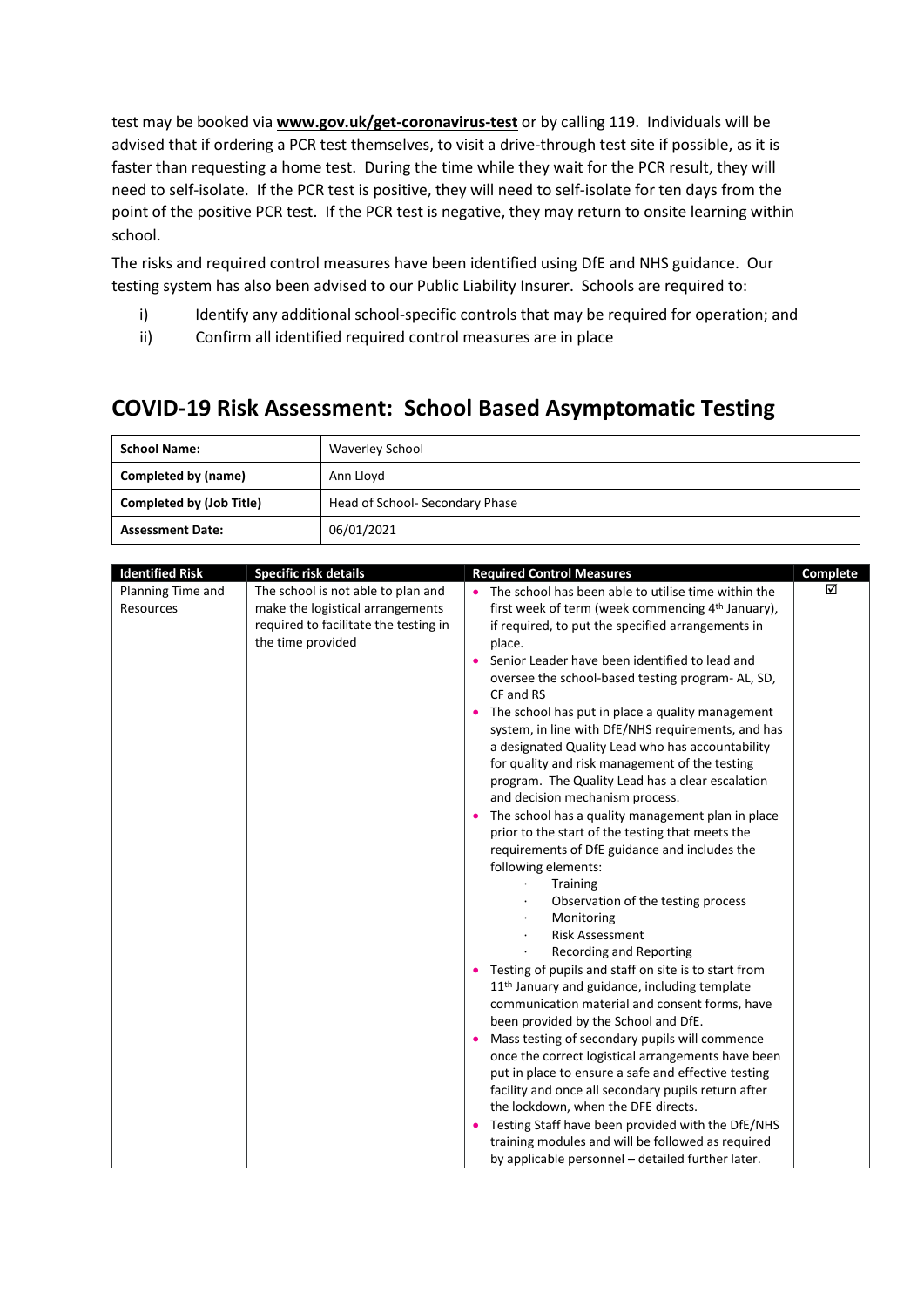| <b>Identified Risk</b>   | <b>Specific risk details</b>      | <b>Required Control Measures</b>                                                                      | Complete |
|--------------------------|-----------------------------------|-------------------------------------------------------------------------------------------------------|----------|
|                          |                                   | • Guidance documentation has been provided by the<br>School and the DfE / NHS and will be followed in |          |
|                          |                                   |                                                                                                       |          |
|                          |                                   | the establishment of the testing program.                                                             |          |
|                          |                                   | • The School has been provided with full details of                                                   |          |
|                          |                                   | the KIT that will be supplied within the NHS Test &                                                   |          |
|                          |                                   | Trace deliveries and the Kit that is required to be                                                   |          |
|                          |                                   | sourced locally. All required Kit has been secured.                                                   |          |
|                          |                                   | • First starter packs of up to 1,000 test kits, along                                                 |          |
|                          |                                   | with PPE and PCR tests have arrived in school on 4th                                                  |          |
|                          |                                   | January - a member of staff has been identified to                                                    |          |
|                          |                                   | be on site to receive the delivery.                                                                   |          |
|                          |                                   | <b>School-specific additional controls</b>                                                            |          |
|                          |                                   | • Click here to enter text.                                                                           |          |
| <b>Testing Location-</b> | The school does not have a        | The school has identified a secure location for the<br>$\bullet$                                      | ☑        |
| the main hall            | suitable location within their    | safe storage of new testing kits- the main hall (with                                                 |          |
|                          | estate to manage testing          | a temperature of between 2°C and 30°C) and for                                                        |          |
|                          |                                   | the separate storage of clinical waste prior to                                                       |          |
|                          |                                   | collection.                                                                                           |          |
|                          |                                   | The School has identified a testing location that<br>$\bullet$                                        |          |
|                          |                                   | meets the minimum space requirements- the main                                                        |          |
|                          |                                   | hall. The room can accommodate testing bays and                                                       |          |
|                          |                                   | maintain social distancing requirements for all                                                       |          |
|                          |                                   | movements within the room, including the                                                              |          |
|                          |                                   | integration of a one-way system of movement for                                                       |          |
|                          |                                   | those attending testing (incorporating separate                                                       |          |
|                          |                                   | entrance and exits). Layout Options, as detailed                                                      |          |
|                          |                                   | within the NHS guidance document, will be used.                                                       |          |
|                          |                                   | The location identified for testing has been<br>$\bullet$                                             |          |
|                          |                                   | calculated to have sufficient capacity to facilitate                                                  |          |
|                          |                                   | the scheduled program (based upon NHS guidance                                                        |          |
|                          |                                   | of 11 tests per testing desk per hour).                                                               |          |
|                          |                                   | • The school will facilitate a significant element of                                                 |          |
|                          |                                   | Mass Testing prior to all year groups in the                                                          |          |
|                          |                                   | secondary phase returning to onsite learning after                                                    |          |
|                          |                                   | lockdown so enabling a suitable location to be                                                        |          |
|                          |                                   | identified that is not required for timetabled                                                        |          |
|                          |                                   | learning.                                                                                             |          |
|                          |                                   | Schools will facilitate weekly routine testing for                                                    |          |
|                          |                                   | staff and close contact serial testing prior to the                                                   |          |
|                          |                                   | start of timetabled lessons, so enabling a suitable                                                   |          |
|                          |                                   | location to be identified that is not required for                                                    |          |
|                          |                                   | timetabled learning.                                                                                  |          |
|                          |                                   | <b>School-specific additional controls</b>                                                            |          |
|                          |                                   | Click here to enter text.                                                                             |          |
| Testing location-the     | The testing location may increase | • The identified location will be able to meet cleaning                                               | ☑        |
| main hall                | virus transmission                | requirements, i.e. non-porous floor and fully                                                         |          |
|                          |                                   | wipeable contact surfaces.                                                                            |          |
|                          |                                   |                                                                                                       |          |
|                          |                                   | The identified location has all required cleaning<br>$\bullet$                                        |          |
|                          |                                   | materials accessible, which have been secured to                                                      |          |
|                          |                                   | ensure sufficient supply.                                                                             |          |
|                          |                                   | • Any additional Supplies costs will be reclaimed from                                                |          |
|                          |                                   | the additional DFE funding for testing.                                                               |          |
|                          |                                   | • Cleaning of all surfaces, in line with COVID                                                        |          |
|                          |                                   | protocols, will be undertaken between each test.                                                      |          |
|                          |                                   | The DfE/NHS online training modules that are<br>$\bullet$                                             |          |
|                          |                                   | required to be undertaken and have successful                                                         |          |
|                          |                                   | assessments by all testing staff, include the                                                         |          |
|                          |                                   | following applicable modules which are applicable                                                     |          |
|                          |                                   | to reduce virus transmission:                                                                         |          |
|                          |                                   | · Infection prevention and control measures                                                           |          |
|                          |                                   | · Cleaning protocols                                                                                  |          |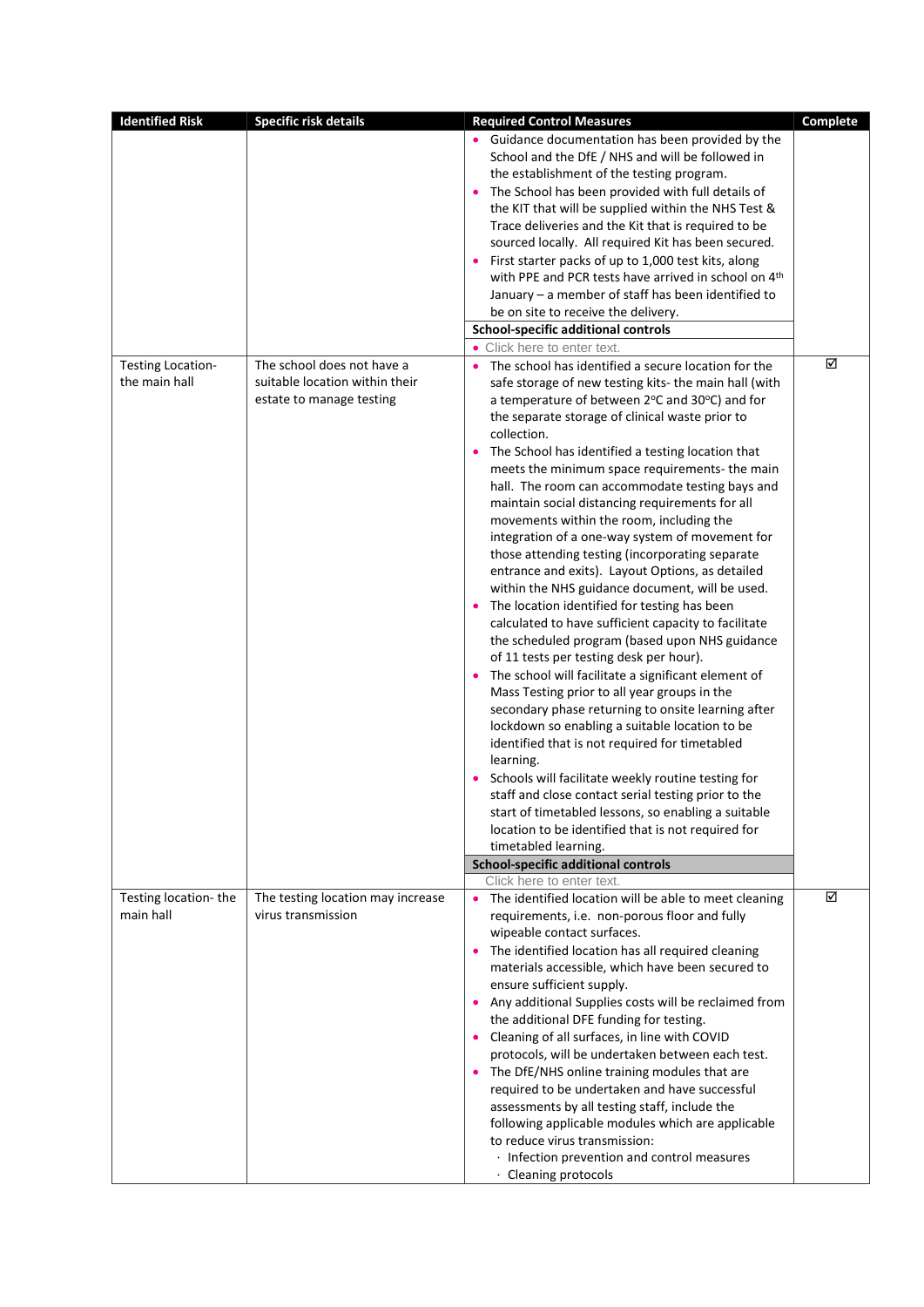| <b>Identified Risk</b> | <b>Specific risk details</b>          | <b>Required Control Measures</b>                                                                            | <b>Complete</b> |
|------------------------|---------------------------------------|-------------------------------------------------------------------------------------------------------------|-----------------|
|                        |                                       | · Appropriate use of PPE                                                                                    |                 |
|                        |                                       | · Test kit storage                                                                                          |                 |
|                        |                                       | · How to deal with any contamination or other                                                               |                 |
|                        |                                       | incidents                                                                                                   |                 |
|                        |                                       | · Waste management                                                                                          |                 |
|                        |                                       | • All staff supporting the testing will be required to                                                      |                 |
|                        |                                       | maintain social distance whilst pupils and staff self-                                                      |                 |
|                        |                                       | administer the tests                                                                                        |                 |
|                        |                                       | • Full PPE will be worn by all staff who are supporting<br>testing. The wearing and changing of PPE will be |                 |
|                        |                                       | undertaken in line with NHS guidance and training                                                           |                 |
|                        |                                       | provided.                                                                                                   |                 |
|                        |                                       | • All waste generated within the testing location will                                                      |                 |
|                        |                                       | be disposed of in line with NHS guidance, including                                                         |                 |
|                        |                                       | the use of yellow and Tiger bags (provided within                                                           |                 |
|                        |                                       | the testing kit) for the identification of healthcare                                                       |                 |
|                        |                                       | waste.                                                                                                      |                 |
|                        |                                       | The schools waste collector has been contacted and<br>$\bullet$                                             |                 |
|                        |                                       | confirmed their ability to collect the healthcare                                                           |                 |
|                        |                                       | waste from the school site. A yellow bin has been                                                           |                 |
|                        |                                       | ordered.<br>• Spillages - any spillages are cleaned up immediately                                          |                 |
|                        |                                       | and thoroughly by staff in appropriate PPE. Testing                                                         |                 |
|                        |                                       | in the affected area is paused until it is safe to                                                          |                 |
|                        |                                       | continue.                                                                                                   |                 |
|                        |                                       | Only Asymptomatic pupils and staff can be tested.<br>$\bullet$                                              |                 |
|                        |                                       | Symptomatic pupils and staff will be referred to                                                            |                 |
|                        |                                       | offsite testing options or provided with a PCR Test.                                                        |                 |
|                        |                                       | • All staff and pupil attending tests will be required to                                                   |                 |
|                        |                                       | maintain social distance and wear face masks in line                                                        |                 |
|                        |                                       | with existing requirements for communal areas.                                                              |                 |
|                        |                                       | • All staff and pupils will be required to use hand                                                         |                 |
|                        |                                       | sanitiser on arrival at the testing location.                                                               |                 |
|                        |                                       | • All staff and pupils attending tests will use the<br>identified one-way system as well as the distinct    |                 |
|                        |                                       | entrance and exit of the testing location.                                                                  |                 |
|                        |                                       | Existing Year Group Bubbles will have distinct                                                              |                 |
|                        |                                       | testing times. Staff social distancing and conduct                                                          |                 |
|                        |                                       | will not impact upon bubble contamination.                                                                  |                 |
|                        |                                       | Transfer of pupils from class to test location will be                                                      |                 |
|                        |                                       | carefully supervised with socially distanced                                                                |                 |
|                        |                                       | queuing.                                                                                                    |                 |
|                        |                                       | • During Serial Testing for close contacts -                                                                |                 |
|                        |                                       | Arrangements are in place for close contacts to                                                             |                 |
|                        |                                       | attend a separate room each morning while waiting<br>for test results, before joining their class (if       |                 |
|                        |                                       | negative).                                                                                                  |                 |
|                        |                                       | School-specific additional controls                                                                         |                 |
|                        |                                       | Click here to enter text.                                                                                   |                 |
| <b>Staff Resources</b> | The school is not able to identify    | Senior Leader has been identified to lead and<br>$\bullet$                                                  | ☑               |
|                        | suitably trained and sufficient staff | oversee the school-based testing program to                                                                 |                 |
|                        | to undertake the testing roles        | enable them to direct staff accordingly.                                                                    |                 |
|                        | required                              | Schools will facilitate a significant element of mass<br>$\bullet$                                          |                 |
|                        |                                       | testing prior to all year groups returning to onsite                                                        |                 |
|                        |                                       | learning, so enabling pastoral and support staff not<br>required to support either onsite or remote         |                 |
|                        |                                       | learning to support the testing program.                                                                    |                 |
|                        |                                       | • The required testing roles identified by the NHS to                                                       |                 |
|                        |                                       | support the testing program will be allocated to                                                            |                 |
|                        |                                       | staff. Staffing will be adequate to undertake the                                                           |                 |
|                        |                                       | program safely.                                                                                             |                 |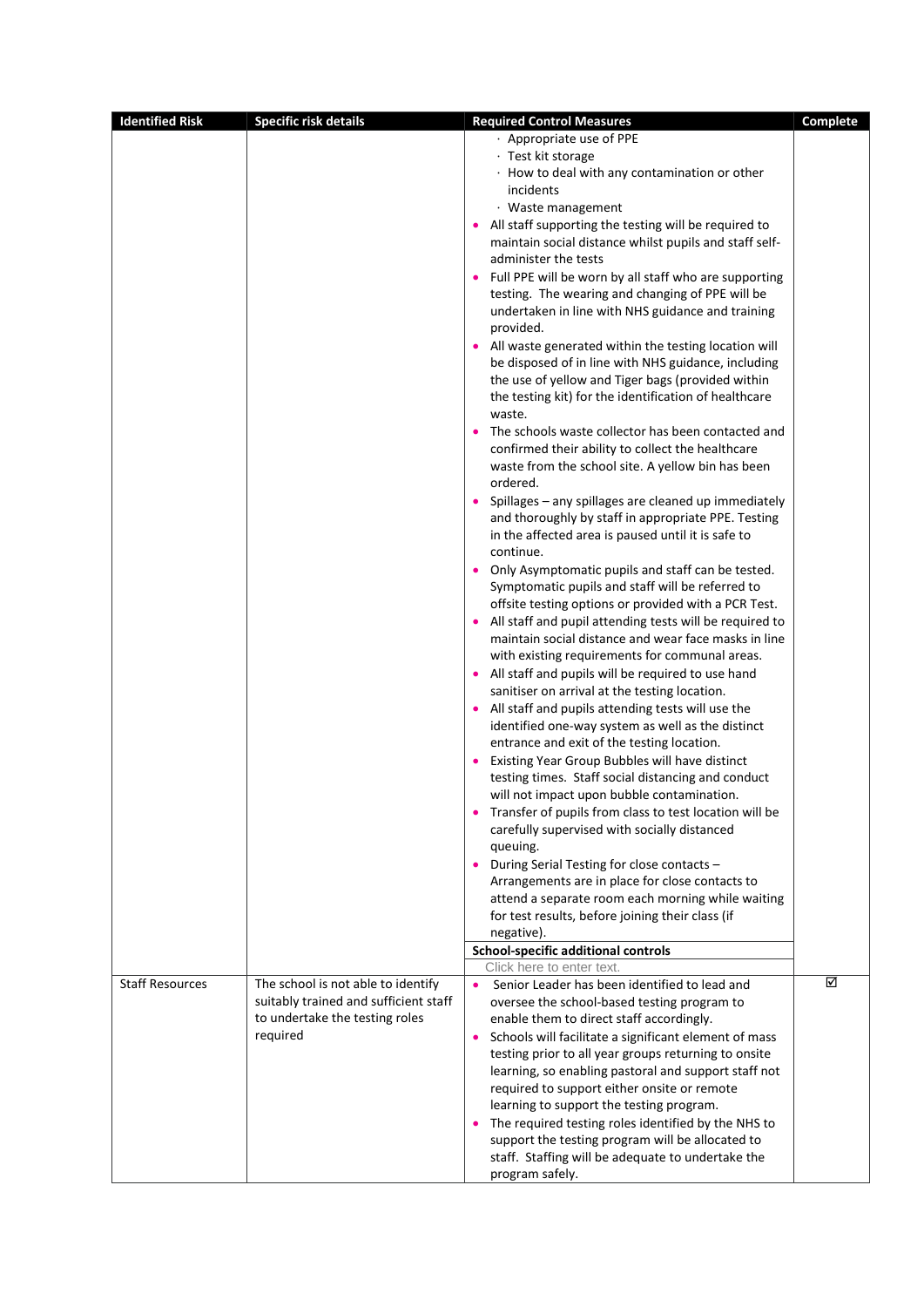| <b>Identified Risk</b>      | <b>Specific risk details</b>                | <b>Required Control Measures</b>                                                                             | Complete |
|-----------------------------|---------------------------------------------|--------------------------------------------------------------------------------------------------------------|----------|
|                             |                                             | • The small team required for the testing has been                                                           |          |
|                             |                                             | identified without the need to divert teaching staff                                                         |          |
|                             |                                             | from learning.                                                                                               |          |
|                             |                                             | • The testing team is a 3rd party workforce through<br>Ranstad. Testing roles will be allocated in line with |          |
|                             |                                             | DfE/NHS guidance to ensure identified                                                                        |          |
|                             |                                             | responsibilities are with school staff only.                                                                 |          |
|                             |                                             | • Screening/risk profiling of staff and volunteers on                                                        |          |
|                             |                                             | the testing team is undertaken to ensure suitability                                                         |          |
|                             |                                             | for the role (e.g., age, underlying health conditions,                                                       |          |
|                             |                                             | vulnerable family members).                                                                                  |          |
|                             |                                             | Staffing levels are sufficient to allow breaks for staff<br>$\bullet$                                        |          |
|                             |                                             | to reduce risk of errors due to fatigue.                                                                     |          |
|                             |                                             | • All testing staff will either be DBS checked, through                                                      |          |
|                             |                                             | their school roles or working under direct<br>supervision. Pupils will be supervised at all times            |          |
|                             |                                             | by DBS cleared staff.                                                                                        |          |
|                             |                                             | • Additional remote logistical support is provided, as                                                       |          |
|                             |                                             | appropriate, by the School, Local Authority, NHS,                                                            |          |
|                             |                                             | DFE and Army.                                                                                                |          |
|                             |                                             | • The school will contact the RSC regional delivery                                                          |          |
|                             |                                             | directorate, in consultation with the Trust, if                                                              |          |
|                             |                                             | additional support is required from the allocated                                                            |          |
|                             |                                             | 1,500 military personnel identified for in-person                                                            |          |
|                             |                                             | support.                                                                                                     |          |
|                             |                                             | • Additional resources of £15 per pupil have been<br>identified by the DfE and will be accessed as           |          |
|                             |                                             | required in line with the published DfE criteria.                                                            |          |
|                             |                                             | • The rapid testing type used requires low technical                                                         |          |
|                             |                                             | skills but is supported with training modules and                                                            |          |
|                             |                                             | guidance documentation from the DfE/NHS.                                                                     |          |
|                             |                                             | Prior to starting testing, all staff with roles will be                                                      |          |
|                             |                                             | specifically trained for the role they will execute                                                          |          |
|                             |                                             | using DfE/NHS resources via the online training and                                                          |          |
|                             |                                             | assessment platform, that has been provided in line<br>with stated requirements.                             |          |
|                             |                                             | Only staff who have passed the assessments will be                                                           |          |
|                             |                                             | permitted to commence testing. A record of                                                                   |          |
|                             |                                             | testing staff and their passing of the required                                                              |          |
|                             |                                             | modules will be kept by the school.                                                                          |          |
|                             |                                             | • After the completion of training testing staff are                                                         |          |
|                             |                                             | allowed time to practice onsite using the testing                                                            |          |
|                             |                                             | devices provided.                                                                                            |          |
|                             |                                             | The DfE Competency Assessment has been<br>$\bullet$                                                          |          |
|                             |                                             | completed for all staff roles to ensure their<br>effective operation of the criteria within their role.      |          |
|                             |                                             | Any areas of concern have been addressed with a                                                              |          |
|                             |                                             | review date set. The Assessments are filed and                                                               |          |
|                             |                                             | securely stored.                                                                                             |          |
|                             |                                             | School-specific additional controls                                                                          |          |
|                             |                                             | School<br>Screener<br>software<br>to<br>support<br>all                                                       |          |
|                             |                                             | administration aspects                                                                                       |          |
| <b>Legal Considerations</b> | The school may face legal                   | • All pupil, parent and staff communication has                                                              | ☑        |
|                             | challenges in respect of onsite<br>testing. | clearly communicated the basis for the testing                                                               |          |
|                             |                                             | programme and how it will work.<br>The sharing of health data under the testing<br>$\bullet$                 |          |
|                             |                                             | program is being facilitated within Safeguarding                                                             |          |
|                             |                                             | powers under Section 175 of the Education Act                                                                |          |
|                             |                                             | 2002, as well as by consent. This is referred to                                                             |          |
|                             |                                             | within the School's Privacy Notice and DfE Testing                                                           |          |
|                             |                                             | Program Privacy Notice that has been made                                                                    |          |